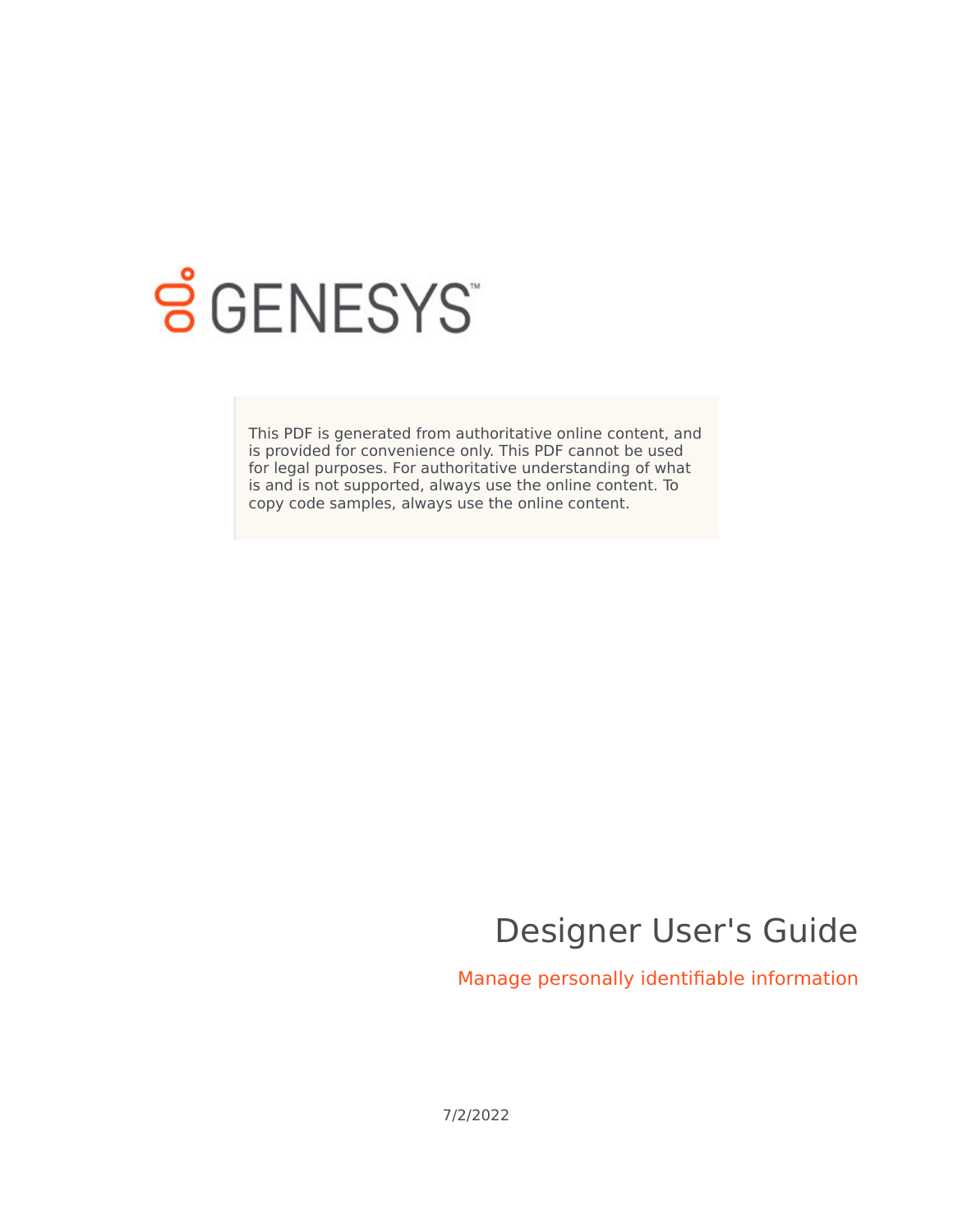# Contents

- 1 [Create or edit a rule](#page-3-0)
- 2 [Test a rule](#page-6-0)
- 3 [Change a rule's status](#page-6-1)
- 4 [Reorder a rule](#page-6-2)
- 5 [Copy a rule](#page-6-3)
- 6 [Delete a rule](#page-6-4)
- 7 [Best practices](#page-7-0)
- 8 [Regular expression examples](#page-7-1)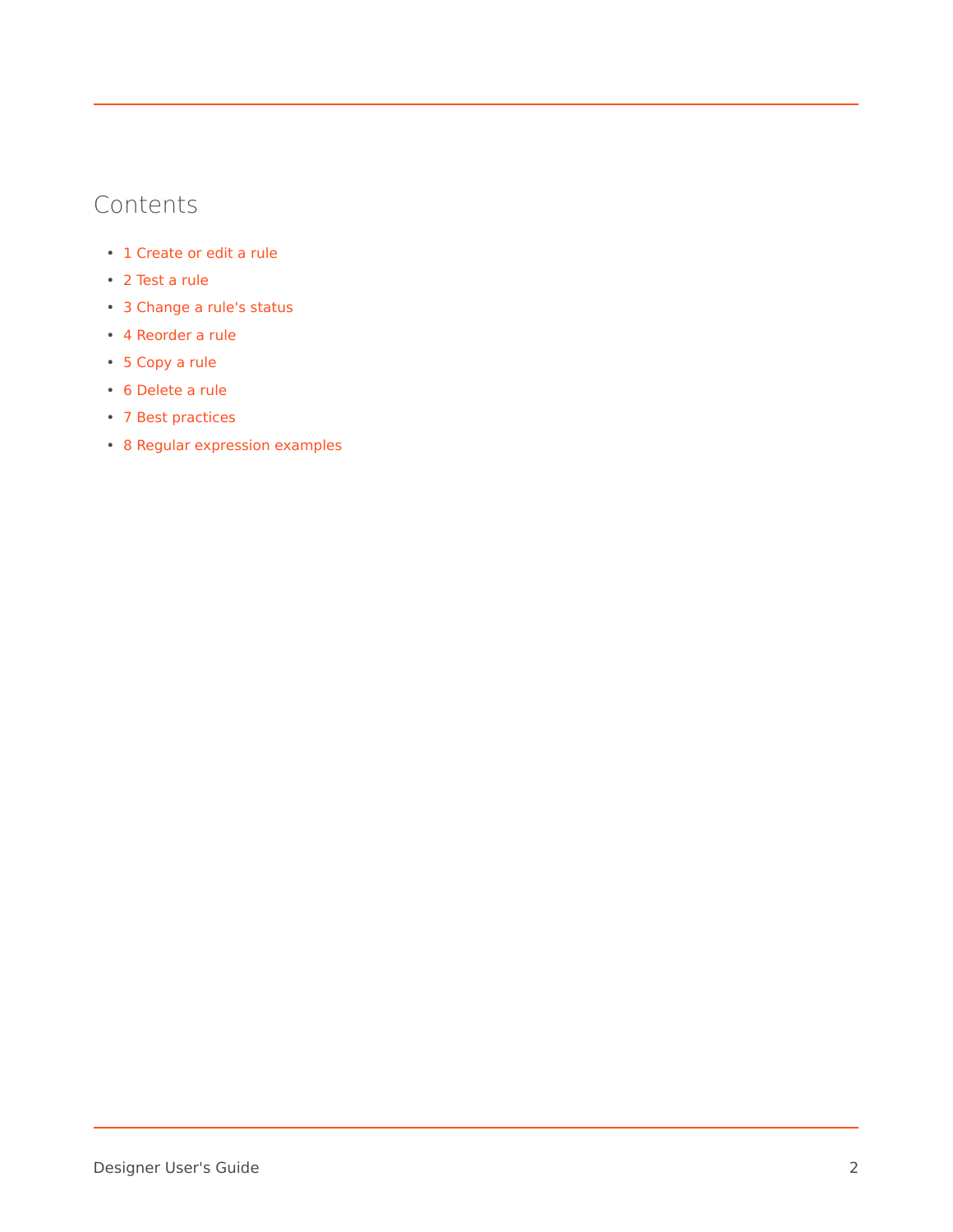

•

• Administrator

Learn how to assign rules and actions to incoming messages, emails, and workitems to protect your customers' private information.

#### **Related documentation:**

Use PII Rules Management to assign rules to all incoming messages in chat, SMS, WhatsApp, Facebook (private and public messages), Twitter (private and public messages), email, and workitems. These rules use regular expressions to detect private information that you can mask with the replacement text of your choice. For example, you could mask a phone number like this:  $(\# \# \#) \# \# \# \# \# \# \#$ 

#### Important

Privacy rules are not applied to outgoing messages, such as those sent by a Designer application, an agent, or a bot.

You can create rules for any alphanumeric string that follows a defined pattern represented by a regular expression. When the rule finds a match, it masks the data with a custom-defined string. Here are some common private fields that you can match with a rule:

- Account number
- Credit card number
- Phone number
- Email address
- Date of birth

Access PII Rules Management under the **Digital Resources** menu.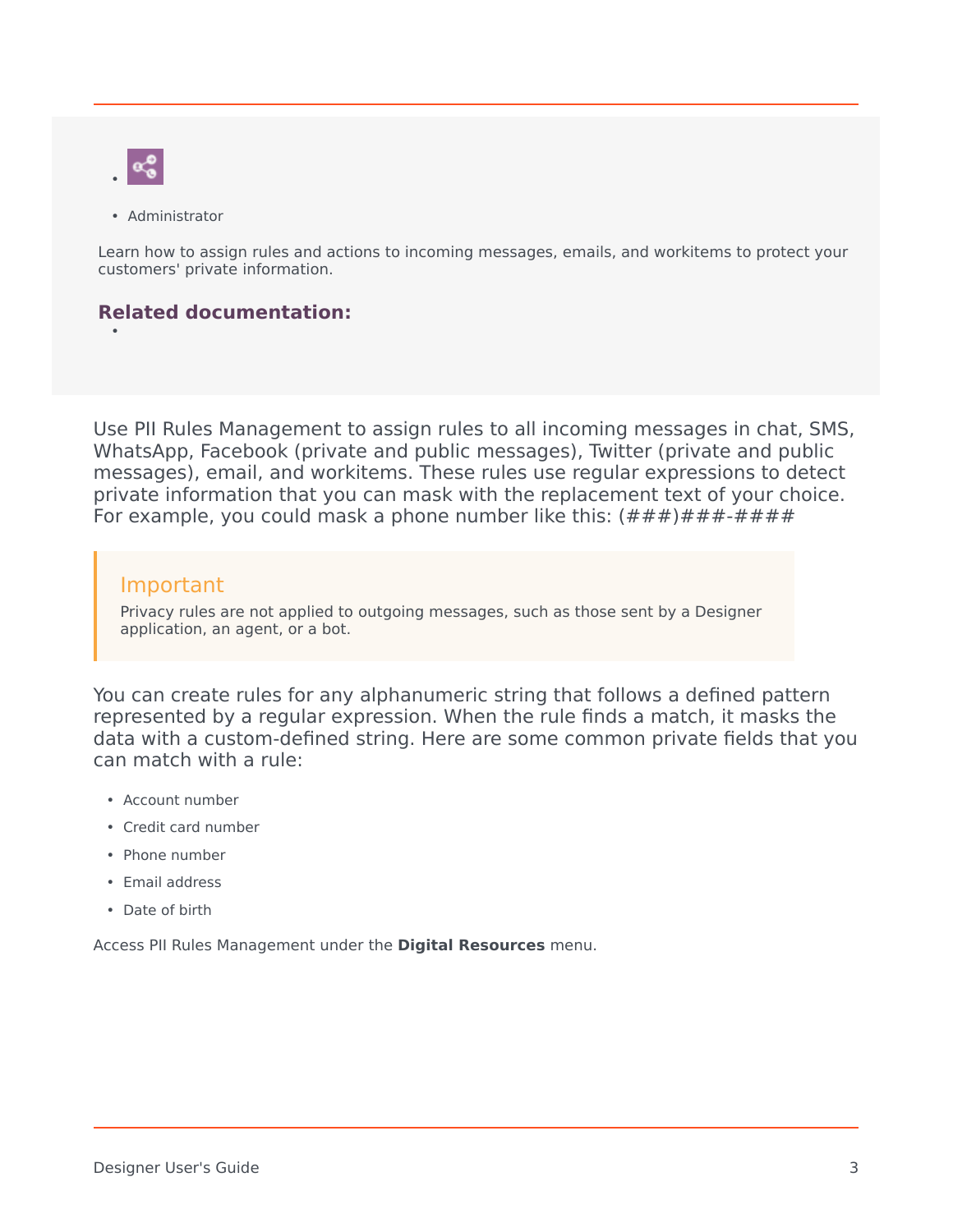#### PII Rules Management

| + Add New Rule |        |       |                    |                            | Q Search                  |       |
|----------------|--------|-------|--------------------|----------------------------|---------------------------|-------|
| Name 个         | Status | Order | Scope <sup>1</sup> | Media                      | Replace with              |       |
| 3-digit PIN    |        | 21    | <b>HISTORY</b>     | WORKITEM                   | ###                       | 7 □ ■ |
| Credit Card    |        | 11    | <b>ALL</b>         | EMAIL                      | ####-####-####-####       | / □ ■ |
| DOB            |        | 31    | AGENT              | MESSAGING                  | ****/****                 | / □ ■ |
| Phone number   | л      | 500   | <b>AGENT</b>       | EMAIL, MESSAGING, WORKITEM | $( # ##) # # # - # # # #$ | / □ ■ |

# <span id="page-3-0"></span>Create or edit a rule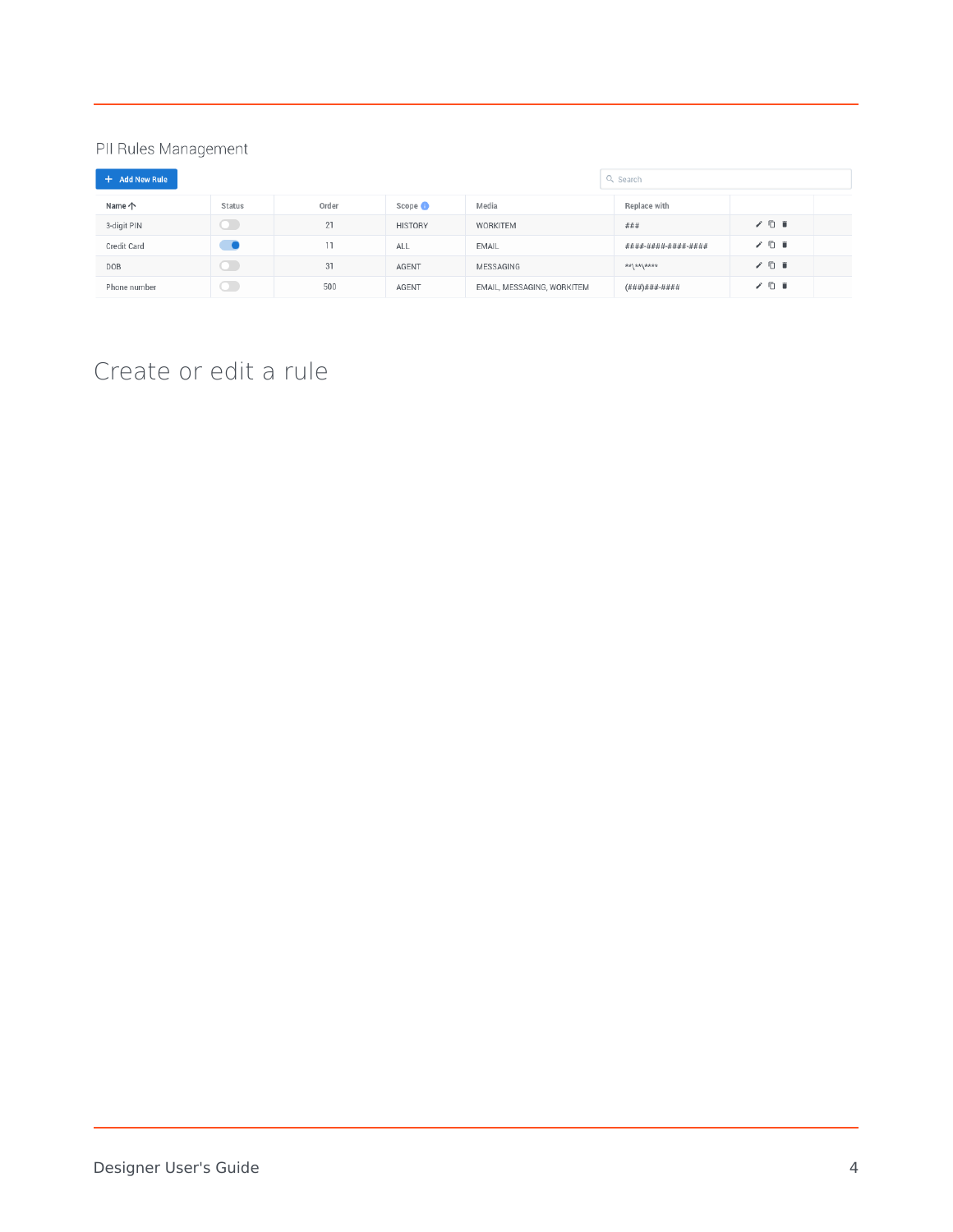| Name *                                                                                                                                                                                              |             |
|-----------------------------------------------------------------------------------------------------------------------------------------------------------------------------------------------------|-------------|
| Phone number                                                                                                                                                                                        |             |
| Description                                                                                                                                                                                         |             |
| Find a phone number and replace all digits.                                                                                                                                                         |             |
| Media *                                                                                                                                                                                             | Order *     |
| MESSAGING, EMAIL, WORKITEM<br>$\checkmark$                                                                                                                                                          | 500         |
| $\bullet$<br>Mask everywhere inside the system (ALL)<br>Ο<br>Mask for specific cases: $\square$ when being shown to agent (AGENT)<br>when being saved to system for history purposes (HISTORY)<br>□ |             |
|                                                                                                                                                                                                     |             |
| Regular expression *                                                                                                                                                                                |             |
| / (\d{3}\)\d{3}\-\d{4}                                                                                                                                                                              | $/g \sim$   |
| <b>Replace with</b>                                                                                                                                                                                 |             |
| $( # # #) # # # + # # # #$                                                                                                                                                                          |             |
| <b>Test message</b>                                                                                                                                                                                 |             |
| My phone number is (425)555-1212                                                                                                                                                                    |             |
|                                                                                                                                                                                                     |             |
| <b>Test result</b>                                                                                                                                                                                  | <b>Test</b> |
| My phone number is $(\# \# \#) \# \# \# \# \# \# \#$                                                                                                                                                |             |
|                                                                                                                                                                                                     |             |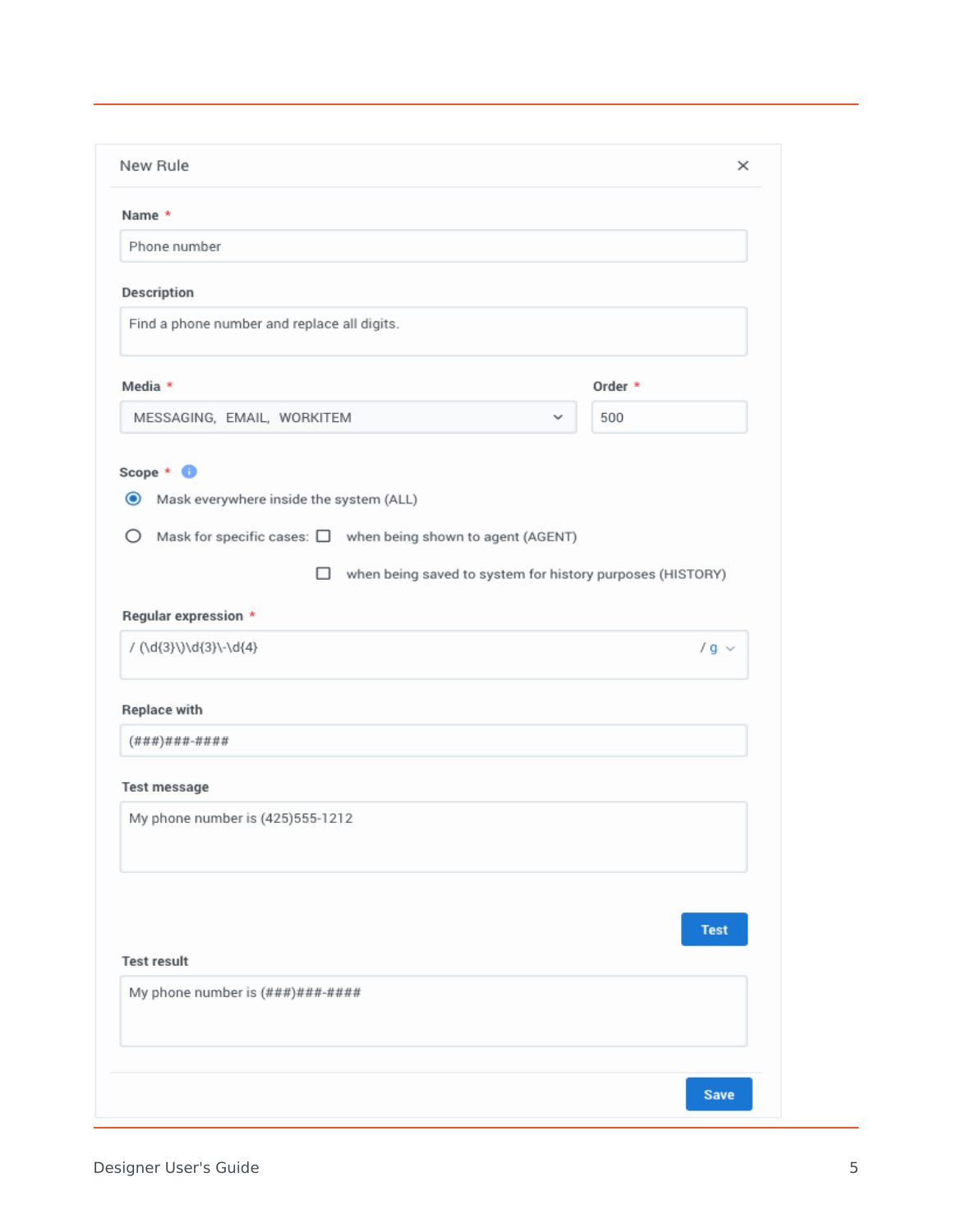When you create a rule, a **New Rule** view opens on the right side of the page. To begin, give your rule a name and a brief description.

Next, choose the types of **Media** for which the the rule should apply. Note: The MESSAGING type represents all chat, SMS, and social media messages.

The **Order** determines the sequence in which rules are applied to the message, starting with the lowest number. The default is 500, but you can choose any value between 0 and 9999. You can also update the order after the rule is saved.

#### Important

Genesys does not recommend assigning the same order value to multiple rules in the same scope.

Choose when to apply the rule to the message by selecting the **Scope**. If you mask the data everywhere inside the system (ALL), then the rule is applied right after the user sends a message during the interaction. The data is permanently removed for the message and can't be retrieved later. **If the media is an email or workitem, you must choose this option.**

If you mask for specific cases, then the system treats the data as follows:

- AGENT The rule is applied when the user's message displays to the agent. The data is saved in the system and can be retrieved later.
- HISTORY The rule is applied when the message is saved to the system for historical purposes. With asynchronous messages, personal information in the active segment of communication is only visible to the agents who own the active interaction. Personal information in the previous communication segments is hidden.

The **Regular Expression** determines which information to replace in the message. You must use ECMAScript syntax to define the regular expression. The regular expression text area also has a dropdown to set flags for global, multi-line, or case-insensitive searching.



The **Replace with** string is \*\*\*\*\* by default. You can change this value to any pattern that makes sense for your use case. For example, it could be  $(\# \# \#) \# \# \# \# \# \# \#$  to mask a phone number.

Finally, don't forget to test your rule before saving.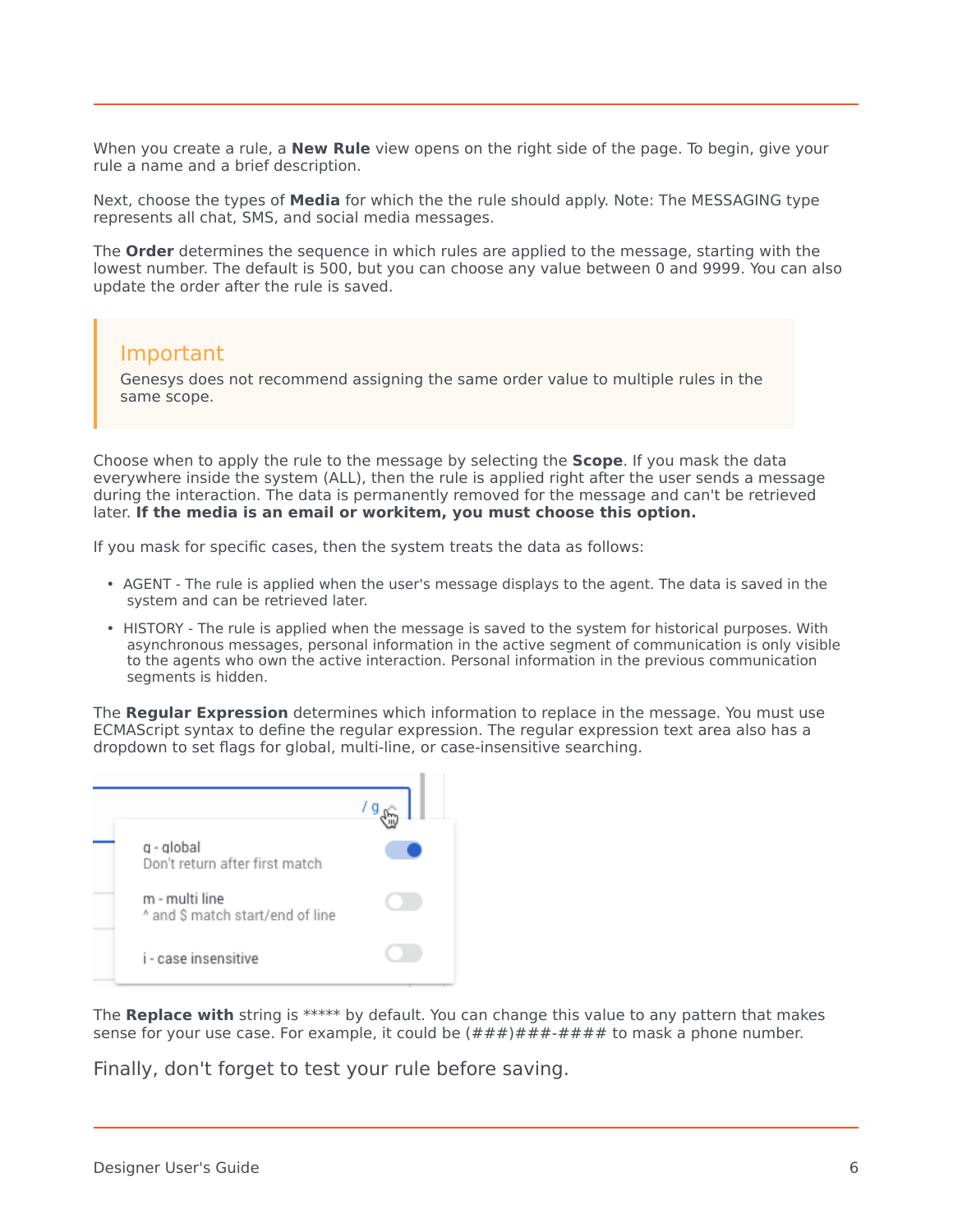# <span id="page-6-0"></span>Test a rule

PII Rules Management includes a testing feature you can use to confirm that the rule is working as expected.

To test, open the rule and enter a **Test message**. When you click **Test**, the **Test result** field shows how your rule handles the test message.

You can adjust your regular expression and replacement text as needed, just remember to click **Save** when you have finished.

## <span id="page-6-1"></span>Change a rule's status

After you create a rule, you can manage whether it is enabled with the **Status** switch (**CO**). The switch is off by default, which means the rule is not applied to messages. Any changes to the status take effect immediately.

### <span id="page-6-2"></span>Reorder a rule

After you create a rule, you can change the order in which it is applied. Hover over the **Order** cell and increase or decrease the value in increments of 10.



#### <span id="page-6-3"></span>Copy a rule

You can copy an existing rule with the **Copy** button ( $\Box$ ). This opens the **New Rule** view with the copied rule information. The name of the rule includes "\_*N*", where "*N*" is the number of the copy. For example: Rule\_1, Rule\_2, and so on.

#### <span id="page-6-4"></span>Delete a rule

To delete a rule, just click the delete icon  $(\blacksquare)$ . If you just want to disable the rule temporarily, consider